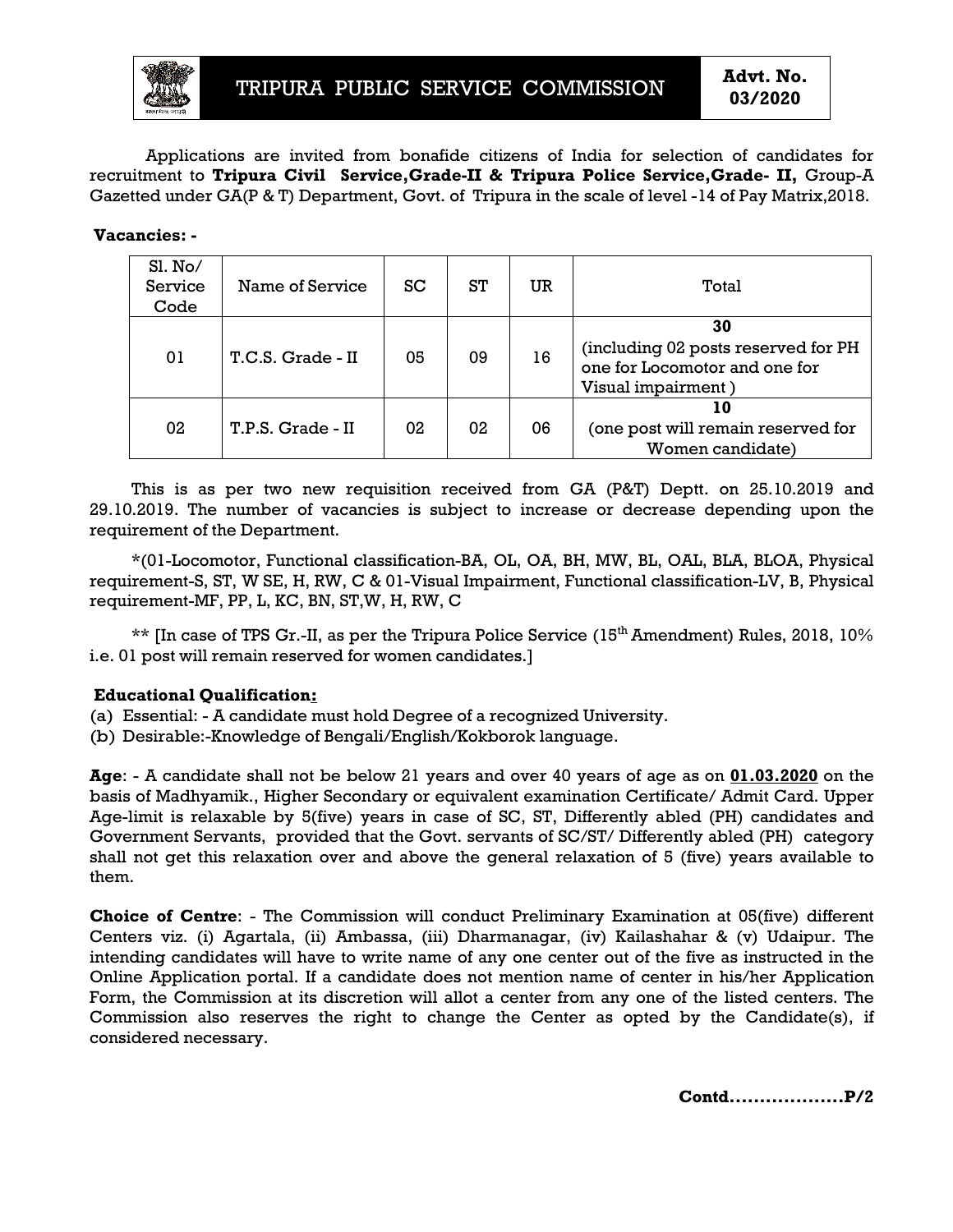### **Page-2**

**Preference of Service: -** A candidate should clearly indicate in his/her application the service for which he/she wishes to be considered in order of preference**.** No representation/letter for alteration in the preference indicated by a candidate in his/her application shall be entertained. Selection of candidate will be made in order of merit and according to the number of vacancies available. Due consideration will be given, as far as practicable, to the preference indicated by a candidate, but the Commission reserves the right to select him/her to any service for which he/she is a candidate on consideration of his/her fitness and the number of vacancies available. Candidates should note that unless they indicate preference for a service they may not be recommended for such service even if they are found otherwise eligible for the same on the basis of the result of the Examination. The candidate must write or as instructed in the online application portal, 01 for TCS and 02 for TPS in the column for preference of Post/Service (Post Code).

 **The last date of receiving application is 09-04-2020. The application(s) received after the closing date will not be entertained. Preliminary Examination will be held on 07-06-2020. The date of Main Examination, Personality Test etc. will be notified in due course.** 

#### **IMPORTANT INFORMATION:**

#### **1. Online Application Portal**:

(a) Candidates will have to submit application through Online Application Portal only. Before submission of online application, read carefully the instruction to candidates.

(b) Online Application Portal will be available on Commission's website from **10-03-2020 to 09-04-2020 (5.30 PM).** Before applying for the post, an applicant shall register his/her bio-data particulars through One Time Profile Registration (OTPR) on the Commission's Website viz www.tpsc.gov.in. Once applicant registers his/her particulars, a User ID is generated and sent to his/her registered mobile number and email ID. Applicants need to apply for the post using the OTPR User ID through Commission's website.

(c) Applicants should avoid submitting multiple applications. However, if due to any unavoidable circumstances, any applicant submits multiple applications then he/she must ensure that the application with latest Receipt Number is complete in all respects.

(d) In case of multiple applications, the application with latest Receipt Number shall only be entertained by the Commission and fee paid against one Receive Number shall not be adjusted against any other Receipt Number.

 **2.** (a)Candidates are not required to upload with their applications any certificate in support of their claims regarding Age, Educational Qualifications, Scheduled Castes/ Scheduled Tribes and Persons with Benchmark Disability (PH), EX-Service Men, etc. which will be verified at the time of the Main Examination.

 (b) Applicants must be in possession of the prescribed minimum qualification(s) for the Service on the closing date for submission of application as mentioned in the advertisement. Their admission at all the stages of examination for which they are admitted for the Preliminary Examination, Main Examination and Personality Test will be purely provisional, subject to their satisfying the prescribed eligibility conditions. Mere issue of admission certificate to the candidate will not imply that his/her candidature has been finally cleared by the Commission. Preliminary Examination qualified candidates will be asked to submit all required documents at the Commission's Office. On scrutiny of documents, if a candidate found ineligible as per terms & condition of the Advertisement (including prescribed Recruitment fee) his /her candidature will be rejected.

**3.** No restriction shall be imposed on number of chances for appearing in the examination.

**Contd...................P/3**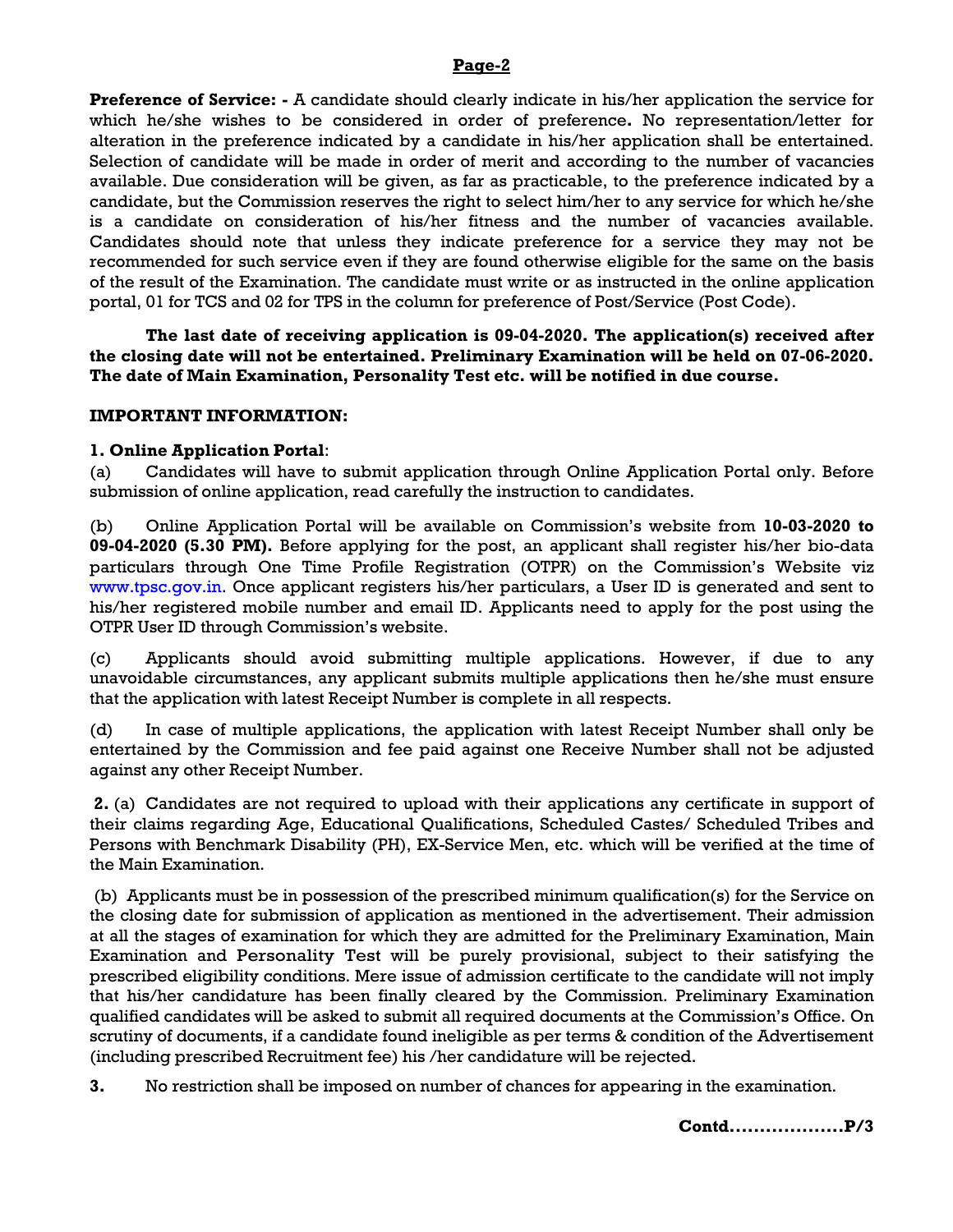## **Page-3**

**4.** Physical Fitness & Medical Examination: A candidate must be in a good mental and bodily health and free from any physical defect likely to interfere with the discharge of his/her duties as an officer of the service. A candidate who after such medical Examination as the Government or the Appointing Authority as the case may be, may prescribe is found not satisfied these requirements, will not be appointed. Any candidate called for the personality Test by the Commission may be required to undergo the Medical Examination.

## **5. Selection Process:**

(a) The Examination will be held in three successive stages namely (i) Preliminary Examination (Multiple Choice type question pattern only) (ii) Main Examination (Pattern of Question in Main Examination will be as mentioned in the latest syllabus) and (iii) Personality Test. The Preliminary Examination, Main Examination and Personality Test will carry 200 marks, 800 marks and 100 marks respectively.

(b) In case of Preliminary Examination (Multiple Choice type question pattern) there shall be negative marking of  $\frac{1}{4}$  (One-fourth) of the marks assigned to that question for each wrong answer/multiple answers.

(c) In case of Main Examination there will be negative marking of  $\frac{1}{4}$  (One-fourth) of the marks assigned to that question for each wrong answer/multiple answers only in the General Studies Paper (Section-I).

(d) Medium of language for answering questions of main examination will be governed as per the Commission's notification No. 10(1-5)-Rectt./TPSC/ 2019 dated 29/03/2019.

(e) A limited number of candidates, maximum 10(ten) times of total posts (category wise) will be selected merit wise on the basis of the result of the Preliminary Examination, subject to securing minimum qualifying marks as fixed by the Commission. These selected candidates will be allowed to appear in the Main Examination. The selected candidates on the basis of the results of the Main Examination will be allowed to appear in the Personality Test.

(f) The Preliminary Examination is a screening test only to select candidates for the Main Examination. The marks obtained in this examination by the candidates will not be considered for preparing final merit list. On the basis of result of Main Examination candidates will be called for Personality test as per the following ratio:

| Number of vacancies | Number of candidates to be called for<br>Personality Test (Category wise) |  |  |
|---------------------|---------------------------------------------------------------------------|--|--|
| 1(one)              | 5 (five) candidates                                                       |  |  |
| 2(two)              | 8 (eight) candidates                                                      |  |  |
| 3 (three) and above | 3 (three) times the number of vacancies                                   |  |  |

It is also mentioned here that candidate(s) scoring marks equal to that of the last qualified candidate in the Preliminary Examination/ Written (Main) Examination shall also be called for next stage of the recruitment process.

(g) The final selection will be made in order of merit on the basis of the marks obtained by a candidate in the Main Examination in aggregate and by adding the marks obtained in the Personality Test. **In no case, a candidate will be considered for Personality Test unless he/she appears in all the papers of the Main Examination. If a candidate remains absent in the Personality Test, his/her candidature will not be considered for final selection.** 

**Contd...................P/4**